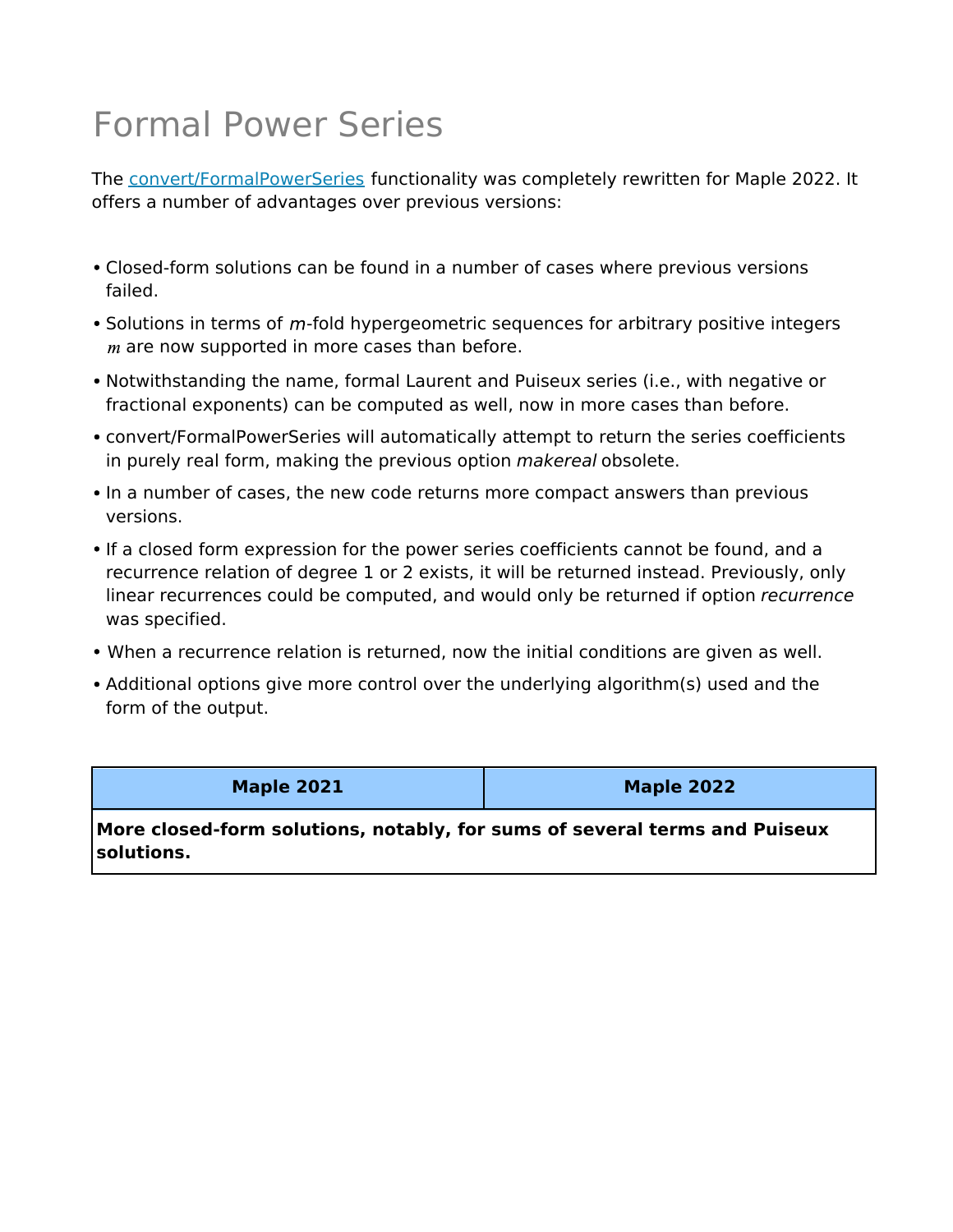conver
$$
\left( \left( -\frac{z}{2} + \frac{z^3}{6} \right) \arctan(z), \text{ FormalPowerSeries} \right)
$$

\nFormalPowerSeries

\n
$$
\left( -\frac{1}{2} z + \frac{1}{6} z^3 \right) \arctan(z)
$$

\nFormalPowerSeries

\nFormalPowerSeries

\nFormalPowerSeries

\nComper
$$
\left( \frac{z}{2} + \frac{z^3}{6} \right) \arctan(z)
$$

\nFormalPowerSeries

\nComper
$$
\left( \frac{z}{k-0} \left( -\frac{(-1)^k z^{2k+2}}{4k+2} \right) \arctan(z) \right), \text{FormalPowerSeries}
$$

\nComper
$$
\left( \frac{z}{k-0} \left( -\frac{(-1)^k z^{2k+4}}{12k+6} \right) \right)
$$

\nConver
$$
\left( \frac{z}{k-0} \left( -\frac{1}{2} + \frac{z^2}{6} \right) \arctan(z) \right), \text{ FormalPowerSeries}
$$

\nconver
$$
\left( \arctan(z) + \arcsin(z), \text{ FormalPowerSeries} \right)
$$

\nComper
$$
\left( \arctan(z) + \arcsin(z), \text{ FormalPowerSeries} \right)
$$

\nFormalPowerSeries

\nComper
$$
\left( \frac{z}{k-0} \left( -\frac{1}{2} \right) \right) \arctan(z) + \arcsin(z), \text{ FormalPowerSeries}
$$

\nComper
$$
\left( \frac{z}{k-0} \left( -\frac{1}{2} \right) \right) \arctan(z) + \arcsin(z), \text{ norm: } \left( \frac{z}{k-0} \left( -\frac{1}{2} \right) \right) \arctan(z) + \arcsin(z), \text{ norm: } \left( \frac{z}{k-0} \left( -\frac{1}{2} \right) \right) \arctan(z) + \arcsin(z), \text{ norm: } \left( \frac{z}{k-0} \left( -\frac{1}{2} \right) \right) \arctan(z) + \arcsin(z), \text{ norm: } \left( \frac{z}{k-0} \left( -\frac{1
$$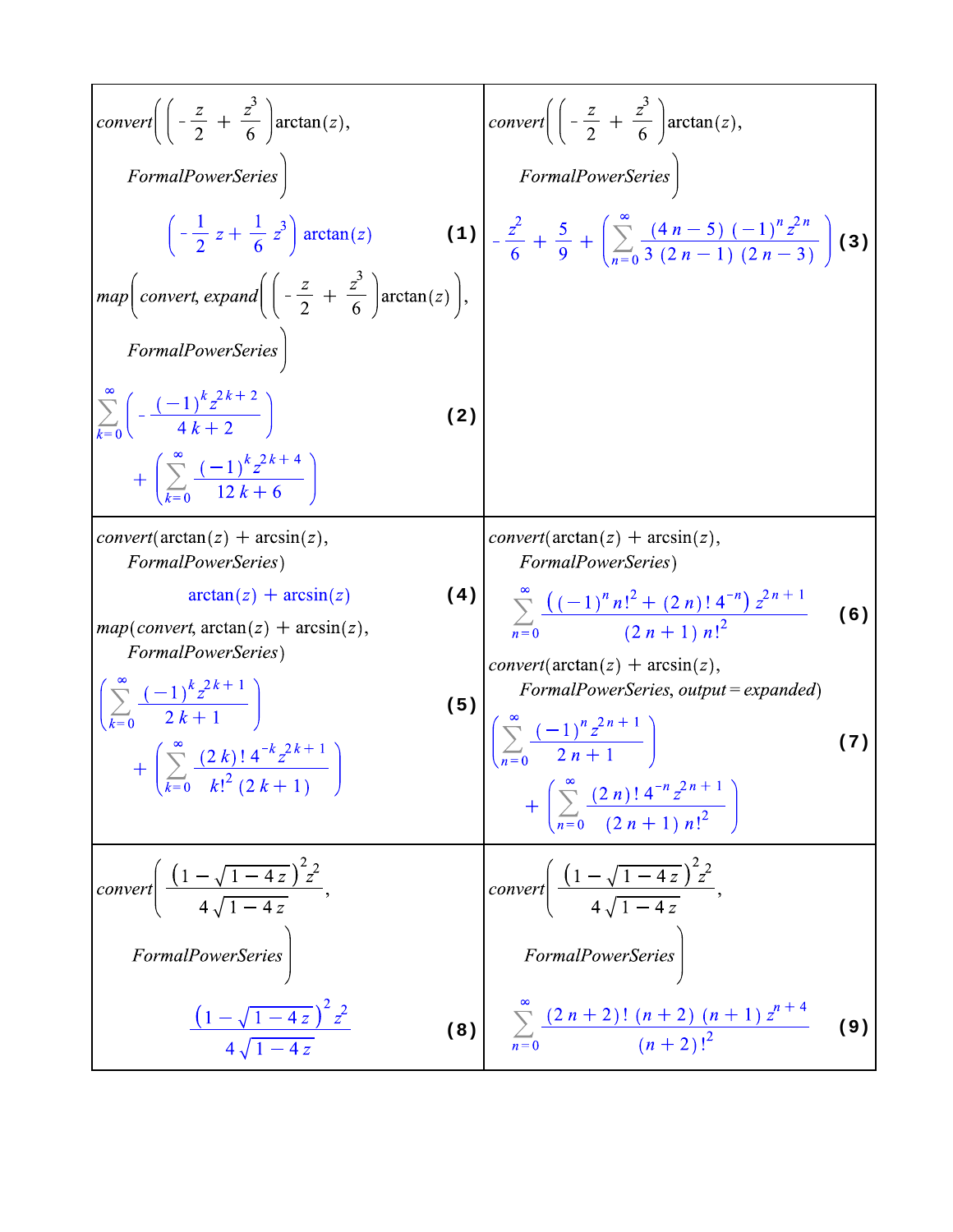conver
$$
\left(\sqrt{\sqrt{8z^3+1}-1},
$$
 FormalPowerSeries\right)

\nconver $\left(\sqrt{\sqrt{8z^3+1}-1},$  FormalPowerSeries\right)

\n
$$
\sqrt{\sqrt{8z^3+1}-1}
$$
\n**Solutions in purely real form by default.**

\nconver $\left(\sin(z) + z \cos(z),$  FormalPowerSeries\right)

\n
$$
\sum_{k=0}^{2n} \frac{1}{(2n+1)!^2} \left((-1)^n 2^{-n+1} (2n + 1) + 1) (4n)! z^{3n + \frac{3}{2}}\right)
$$
\n**Solutions in purely real form by default.**

\nconver $\left(\sin(z) + z \cos(z),$  FormalPowerSeries\right)

\n
$$
\sum_{k=0}^{\infty} \left(-\frac{11^k (k+1)}{2k!} - \frac{1}{2k!} + \frac{1(-1)^k (k+1)}{2k!} - \frac{1}{2k!} + \frac{1(-1)^k (k+1)}{2k!} + \frac{1(-1)^k (k+1) z^k}{2k!} + \frac{1(-1)^k (k+1) z^k}{k!} + \frac{1(-1)^k (k+1) z^k}{k!}
$$
\nConver $\left(\ln(1 + z + z^2 + z^3),\right)$ 

\nFormalPowerSeries

\n
$$
\sum_{k=0}^{\infty} \left(-\frac{(-1)^{k+1}}{k+1} - \frac{1}{k+1} + \frac{1}{k+1} + \frac{1}{k+1} + \frac{1}{k+1} + \frac{1}{k+1} + \frac{1}{k+1} + \frac{1}{k+1} + \frac{1}{k+1} + \frac{1}{k+1} + \frac{1}{k+1} + \frac{1}{k+1} + \frac{1}{k+1} + \frac{1}{k+1} + \frac{1}{k+1} + \frac{1}{k+1} + \frac{1}{k+1} + \frac{1}{k+1} + \frac{1}{k+1} + \frac{1}{k+1} + \frac{1}{k+1} + \frac{1}{k+1} + \frac{1}{k+1} + \frac{1}{k+1} + \frac{1}{k+1} + \frac{1}{k+1} + \frac{1}{k+1} + \
$$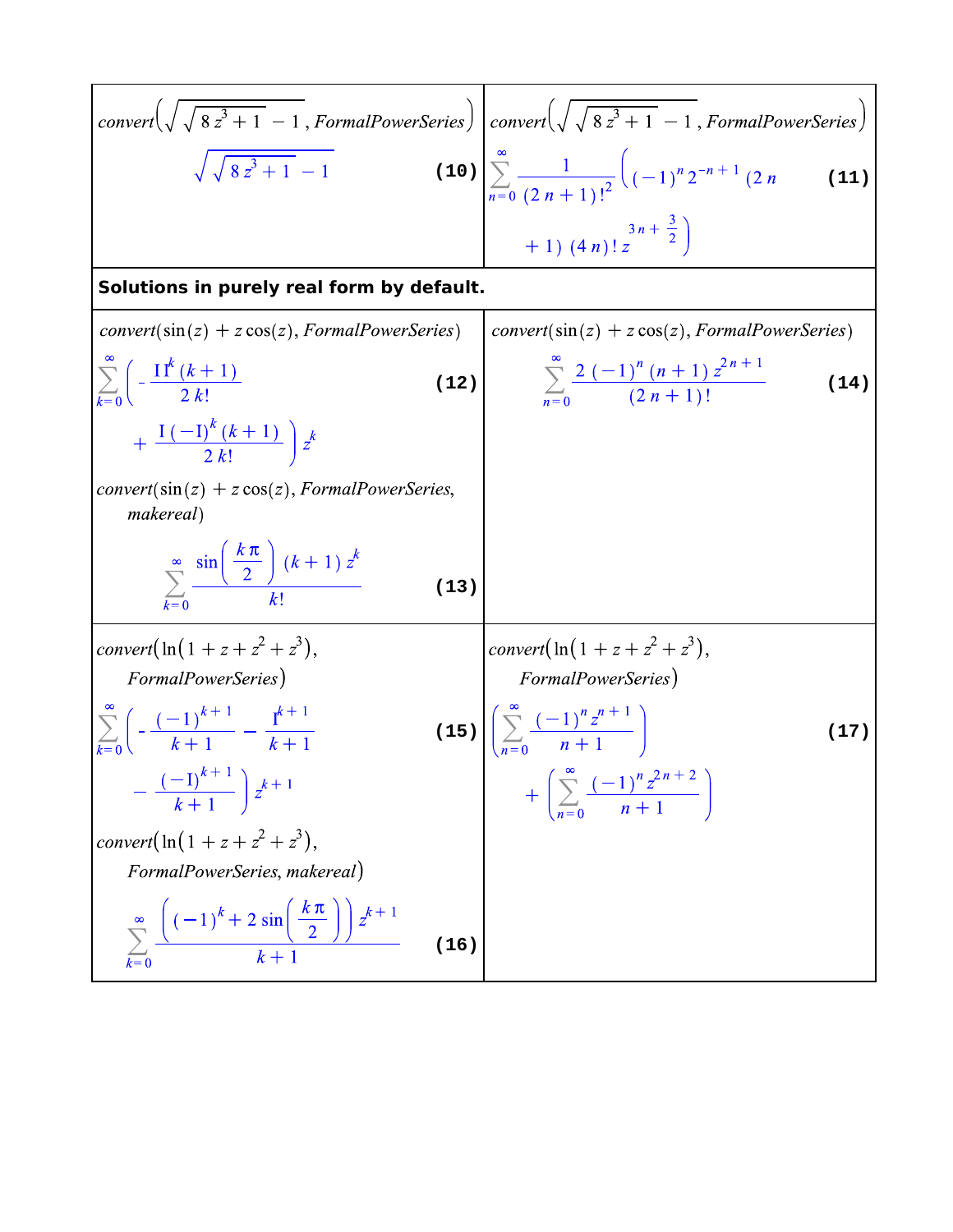conver
$$
\left(\frac{-z^6 + 3z^2}{-3z^4 + 1},
$$
 FormalPowerSeries $\right)$ 

\n $\frac{z^2}{3} + \left(\sum_{k=0}^{\infty} \left(2\sqrt{3}\left(\left(-\frac{1}{3}3^{3/4}\right)^k\right)\right)$ 

\n $\frac{z^2}{3} + \left(\sum_{k=0}^{\infty} \left(2\sqrt{3}\left(\left(-\frac{1}{3}3^{3/4}\right)^k\right)\right)\right)$ 

\n $\left(-\frac{1}{3}3^{3/4}\right)^k \left(-\frac{3^{3/4}}{3}\right)^k \left(-\frac{3^{3/4}}{3}\right)^k$ 

\n $\left(-\frac{1}{3}3^{3/4}\right)^k \left(-\frac{3^{3/4}}{3}\right)^k \left(\frac{3^{3/4}}{3}\right)^k$ 

\n $\left(-\left(-\frac{3^{3/4}}{3}\right)^k \left(\frac{1}{3}3^{3/4}\right)^k \left(\frac{3^{3/4}}{3}\right)^k\right)$ 

\n $\left(-\left(-\frac{3^{3/4}}{3}\right)^k \left(\frac{1}{3}3^{3/4}\right)^k \left(\frac{3^{3/4}}{3}\right)^k\right)$ 

\n $\left(-\left(-\frac{3^{3/4}}{3}\right)^k \left(\frac{1}{3}3^{3/4}\right)^k \left(\frac{3^{3/4}}{3}\right)^k\right)$ 

\nconver $\left(\frac{-z^6 + 3z^2}{-3z^4 + 1},$  FormalPowerSeries,  $\left(\frac{-3^{3/4}}{z^4 + 1}, \frac{z^3}{z^4 + 1}\right)$ 

\nconver $\left(\frac{-z^6 + 3z^2}{-3z^4 + 1},$  FormalPowerSeries,  $\left(\frac{-z^6 + 3z^2}{z^4 + 1},$  FormalPowerSeries,  $\left(\frac{-z^6 + 3z^2}{z^4 + 1},$  FormalPowerSeries,  $\left(\frac{-z^6 + 3z^2}{z^4 + 1},$  FormalPowerSeries,  $\left(\frac{-z^6 + 3z^2}{z^4 + 1},$  FormalPower Series,  $\left(\frac{-z^6$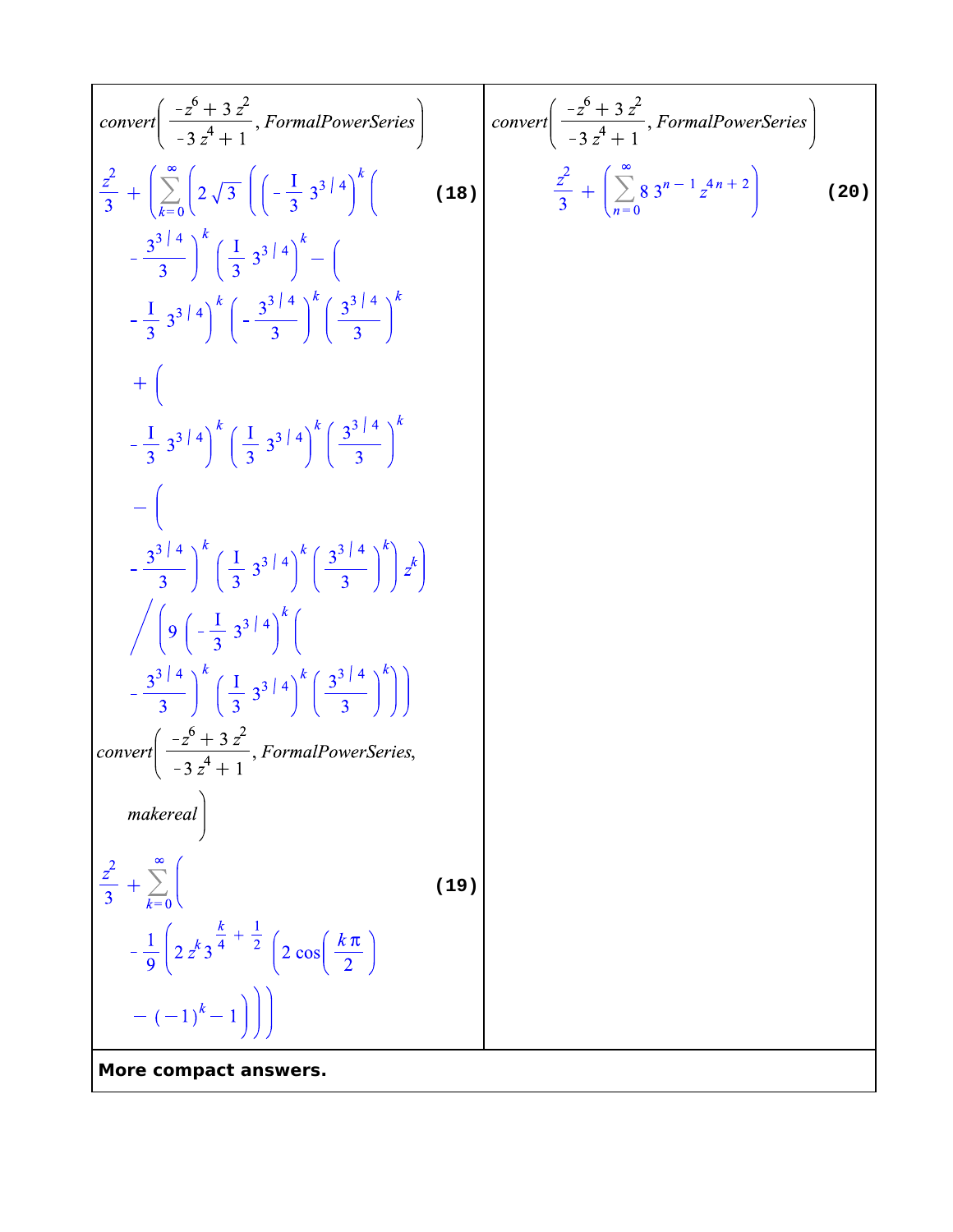**(21) (22)**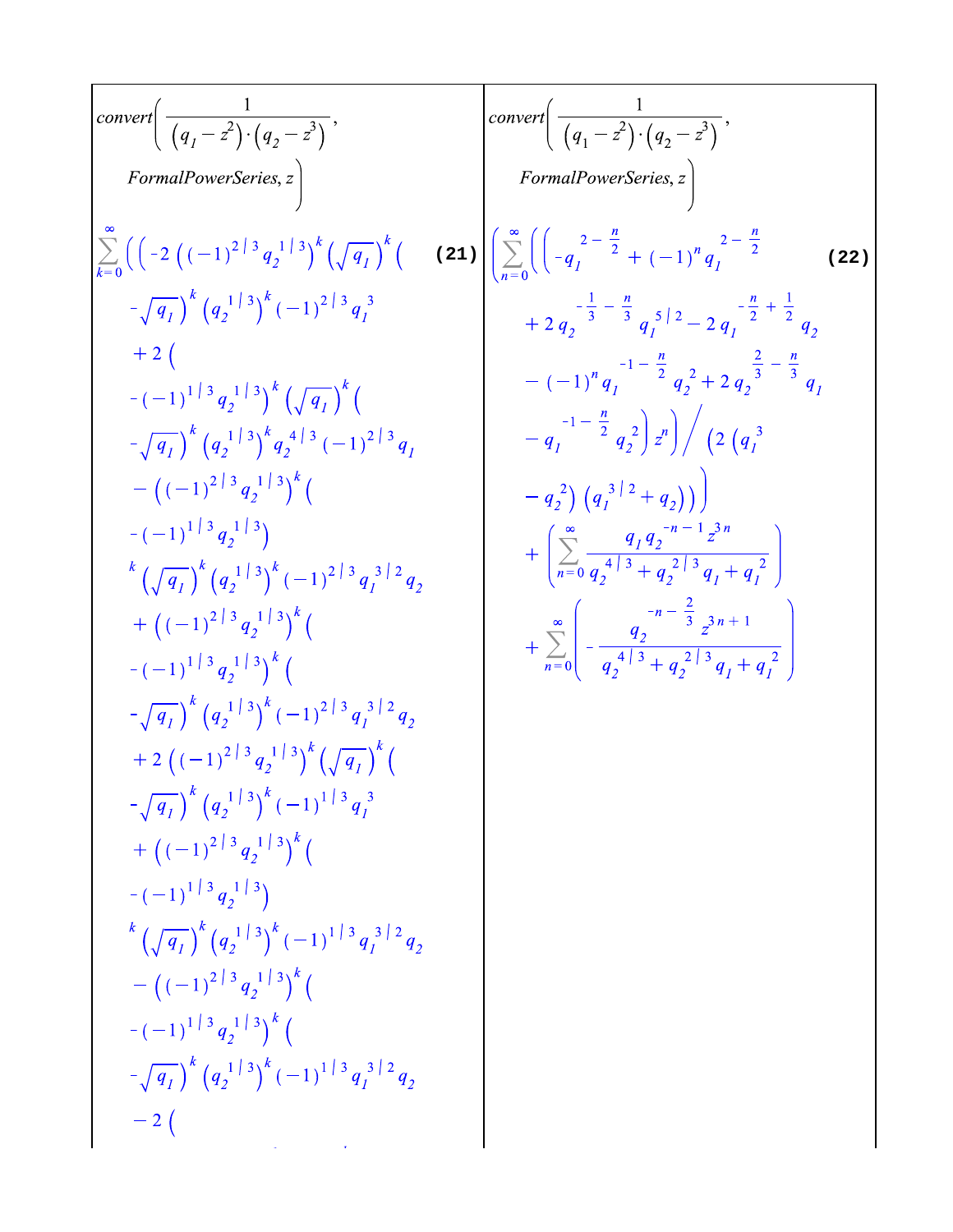## **Recurrence relations returned automatically if no closed form can be found, with initial conditions. Non-linear (degree 2) recurrences can be computed.**  $convert(\arcsin(z)^3, FormalPowerSeries)$  $convert(\arcsin(z)^3, FormalPowerSeries)$  $\arcsin(z)^3$ **(23) (25)** convert( $arcsin(z)^3$ , FormalPowerSeries,  $+4n+1) A(n) + (-2n^4 - 18n^3)$ recurrence) (24)  $-62n^2 - 98n - 60) A(n+2) + (n^4)$  $k^4 a(k) - 2 (k+1) (k+2) (k^2 + 2k)$  $+14n^3+71n^2+154n+120)A(n$  $+2(a(k+2) + (k+1) (k+2) (k)$  $(4) = 0$ ,  $\{A(n)\}, \{A(0) = 0, A(1)\}$  $+3)$   $(k+4)$   $a(k+4) = 0$  $= 0, A(2) = 1, A(3) = 0$ , INFO *convert* $\left(\frac{z}{e^z-1},$  *FormalPowerSeries* $\right)$ *convert*  $\left(\frac{z}{e^z-1},$  *FormalPowerSeries* **(26)**  $\frac{2}{a^2-1}$  $\sum_{n=0}^{\infty} A(n) z^n, RESol \n\begin{cases} A(n+3) \n\end{cases}$ **(28)***convert*  $\left(\frac{z}{e^z-1},$  *FormalPowerSeries*,  $+\frac{1}{n+4}\Bigg(A(n+2)$  $recurrence$  $+\left(\sum_{k=1}^{n+2}A(\_k)A(n+3-\_k)\right),$  $(27)$  $\frac{z}{e^z-1}$  ${A(n)}, \Big\{A(0) = 1, A(1) = -\frac{1}{2}, A(2)$  $=\frac{1}{12}$ , *INFO*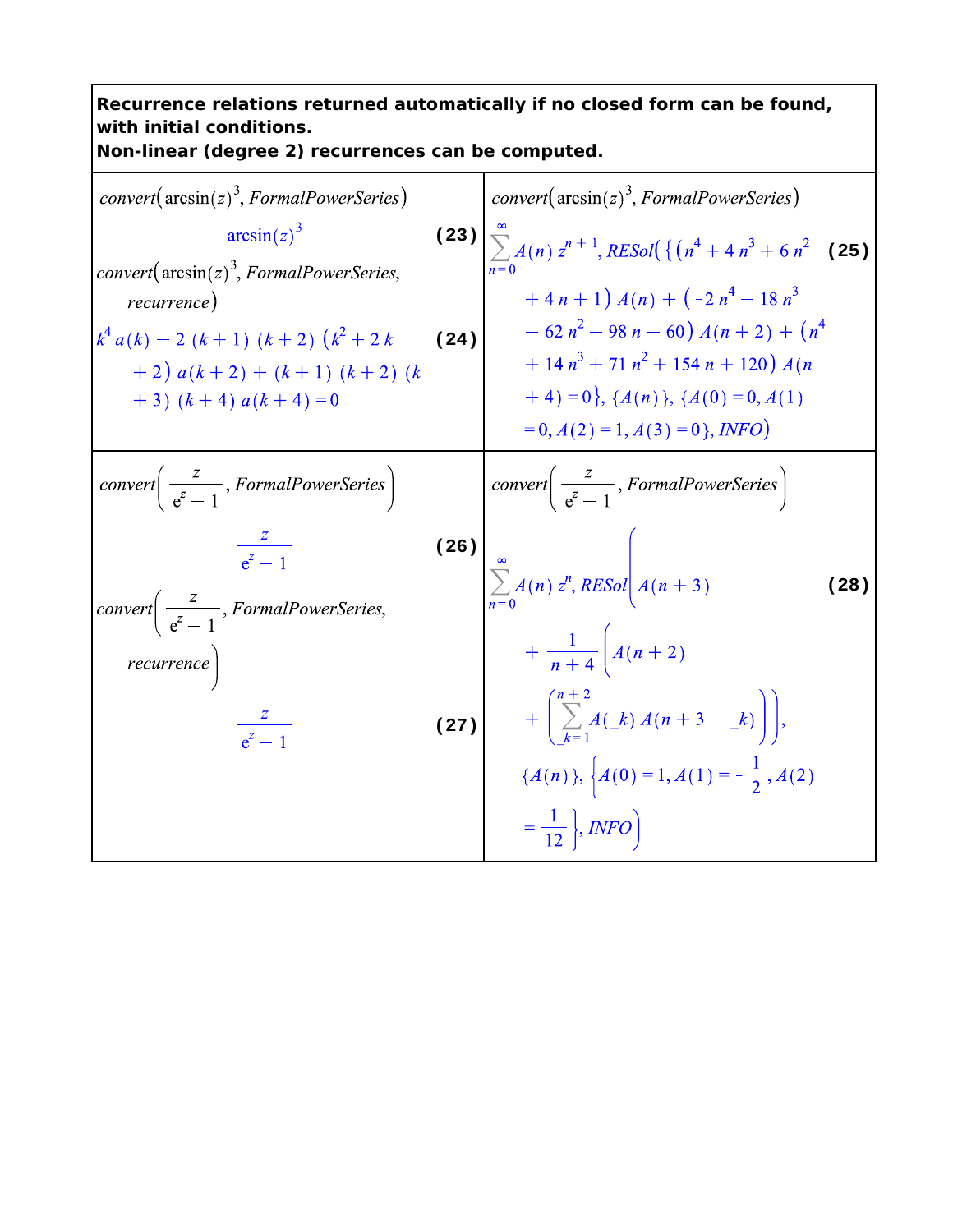convert(IambertW(z), FormalPowerSeries)

\nConnect(W(z), FormalPowerSeries)

\nconvert(IambertW(z), FormalPowerSeries)

\nconvert(IambertW(z), FormalPowerSeries)

\nLaturrence)

\nLambertW(z)

\nLengthW(z)

\nLengthW(z)

\nLengthW(z)

\nLengthW(z)

\nLengthW(z)

\nLengthW(z)

\nLengthW(z)

\nLengthW(z)

\nLengthW(z)

\nLengthW(z)

\nLengthW(z)

\nLengthW(z)

\nLengthW(z)

\nLengthW(z)

\nLengthW(z)

\nLengthW(z)

\nLengthW(z)

\nLengthW(z)

\nLengthW(z)

\nLengthW(z)

\nLengthW(z)

\nLengthW(z)

\nLengthW(z)

\nLengthW(z)

\nLengthW(z)

\nLengthW(z)

\nLengthW(z)

\nLengthW(z)

\nLengthW(z)

\nLengthW(z)

\nLengthW(z)

\nLengthW(z)

\nLengthW(z)

\nLengthW(z)

\nLengthW(z)

\nLengthW(z)

\nLengthW(z)

\nLengthW(z)

\nLengthW(z)

\nLengthW(z)

\nLengthW(z)

\nLengthW(z)

\nLengthW(z)

\nLengthW(z)

\nLengthW(z)

\nLengthW(z)

\nLengthW(z)

\nLengthW(z)

\nLengthW(z)

\nLengthW(z)

\nLengthW(z)

\nLengthW(z)

\nLengthW(z)

\nLengthW(z)

\nLengthW(z)

\nLengthW(z)

\nLengthW(z)

\nLengthW(z)

\nLengthW(z)

\nLengthW(z)

\nLengthW(z)

\nLeft: 
$$
h = 0
$$

\nLeft:  $h = 0$ 

\nLeft:  $h = 0$ 

\nLeft:  $h = 0$ 

\nLeft:  $h = 0$ 

\nLeft:  $h = 0$ 

\nLeft:  $h = 0$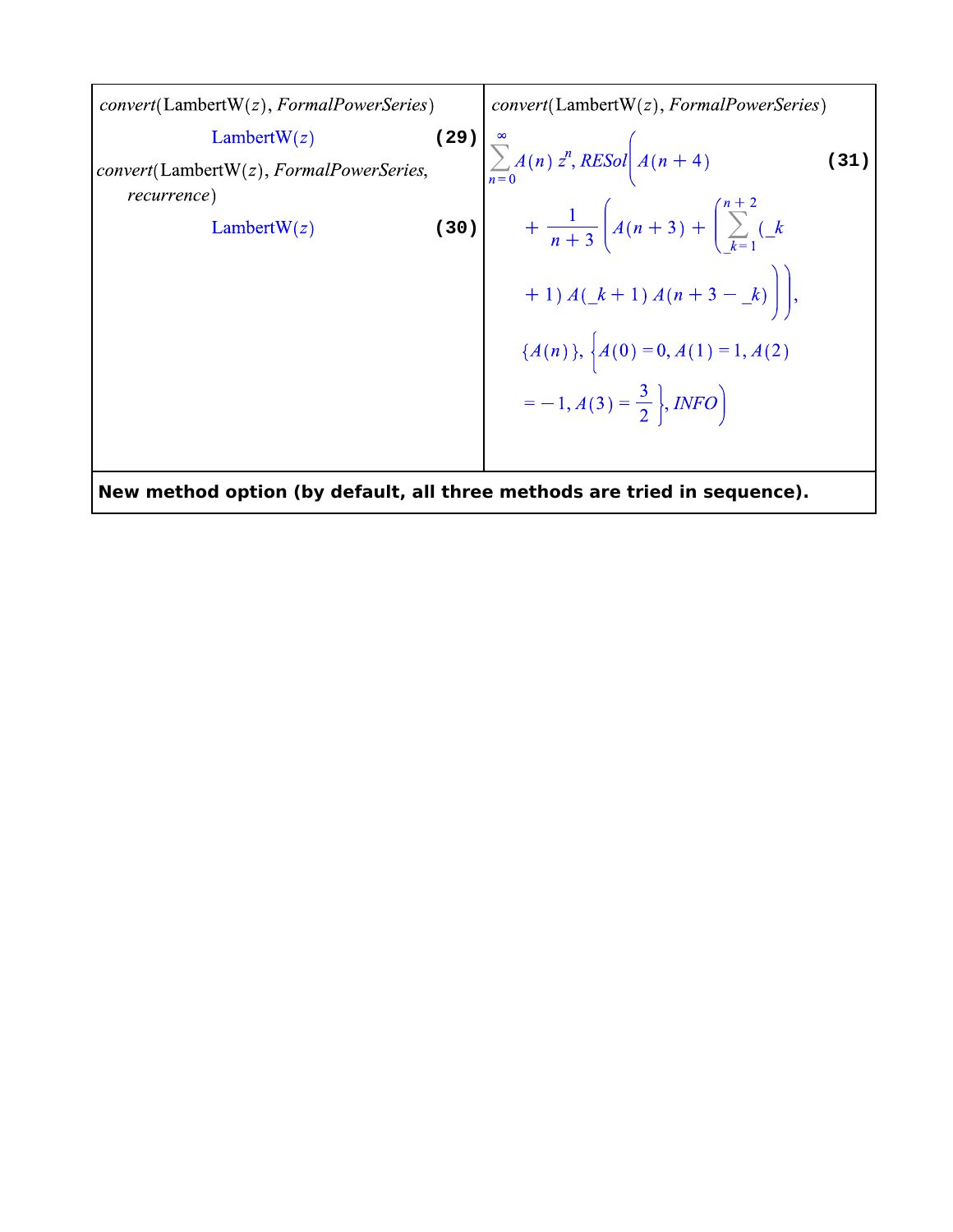conver1(
$$
\arcsin(z)^2
$$
, *FormalPowerSeries*)

\n
$$
\sum_{n=0}^{\infty} \frac{2n!^2 4^n z^{2n+2}}{(2n+2)!}
$$
\nconver1( $\arcsin(z)^2$ , *FormalPowerSeries, method*

\n
$$
= hypergeometric)
$$
\n
$$
\sum_{n=0}^{\infty} \frac{2n!^2 4^n z^{2n+2}}{(2n+2)!}
$$
\nconver1( $\arcsin(z)^2$ , *FormalPowerSeries, method*

\n
$$
= holonomic)
$$
\n
$$
\sum_{n=0}^{\infty} A(n) z^{n+1}, RESol(\{(-n^2 - 2n)(34)
$$
\n
$$
-1) A(n) + (n^2 + 5n + 6) A(n + 2) = 0\}, (A(n)), (A(0) = 0, A(1)
$$
\n
$$
= 1), INFO
$$
\nconver1( $\arcsin(z)^2$ , *FormalPowerSeries, method*

\n
$$
= quadratic)
$$
\n
$$
\sum_{n=0}^{\infty} A(n) z^n, RESol(A(n+4))
$$
\n
$$
= 4 (n+3) \left( 4 (n+2) A(n+2) \right)
$$
\n
$$
= \frac{1}{4 (n+3)} \left( 4 (n+2) A(n+2) \right)
$$
\n
$$
+ \left( \sum_{k=2}^n (-k+1) A(-k+1) (n+3) - k \right) + \sum_{k=2}^{n+2} (-k+1) A(k+1) (n+5-k) A(n+5-k) B(n+5-k) B(n+5-k) B(n+5-k) B(n+5-k) B(n+5-k) B(n+5-k) B(n+5-k) B(n+5-k) B(n+5-k) B(n+5-k) B(n+5-k) B(n+5-k) B(n+5-k) B(n+5-k) B(n+5-k) B(n+5-k) B(n+5-k) B(n+5-k) B(n+5-k) B(n+5-k) B(n+5-k) B(n+5-k) B(n+5-k) B(n+5-k) B(n+5-k) B(n+5-k) B(n+5-k) B(n+5-k) B(n+5-k) B(n+5-k) B(n+5-k) B(n+5-k) B(n+5-k) B(n+5-k) B(n+
$$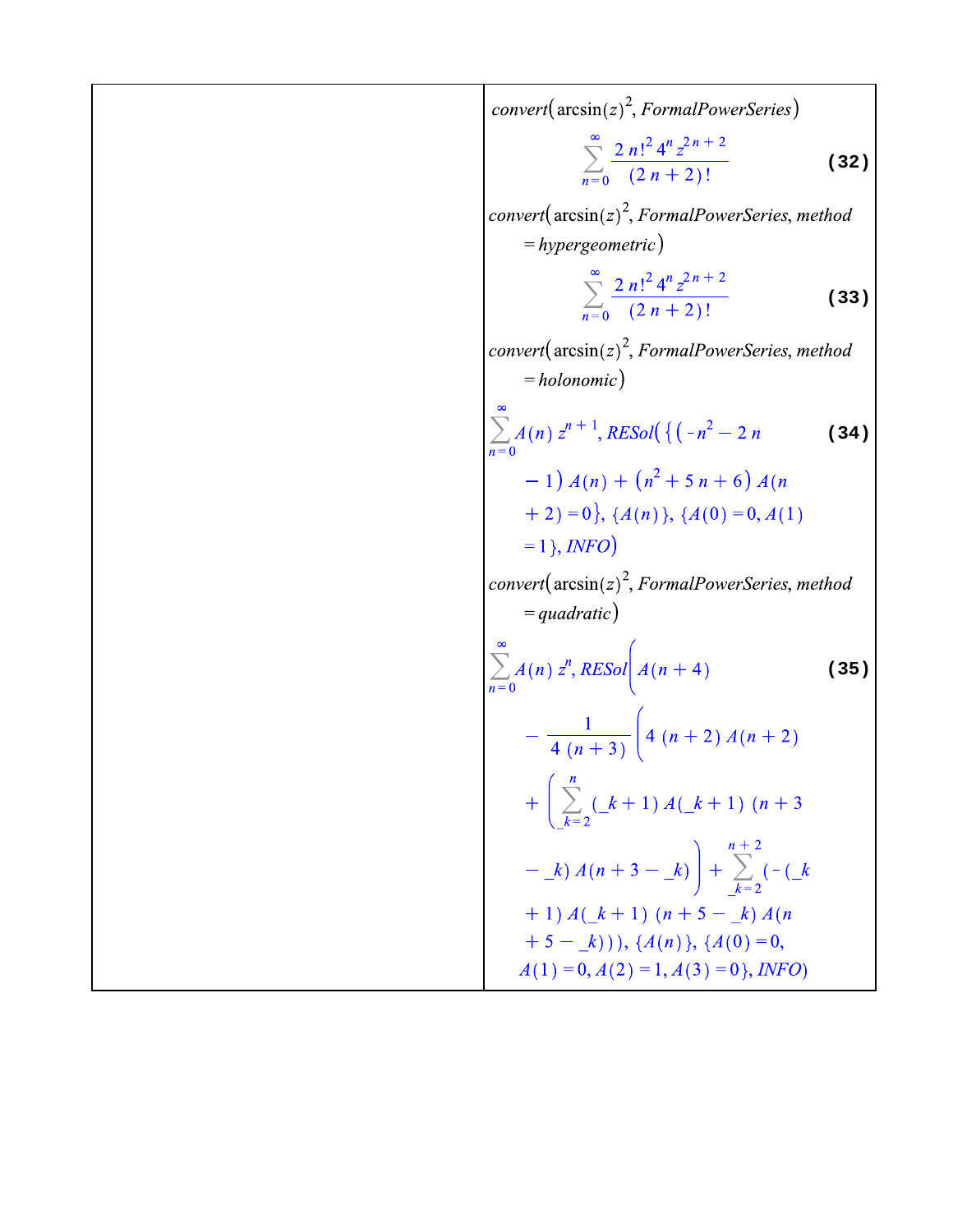**converr(tant(z), FormalPower Series)**

\n
$$
\sum_{n=0}^{\infty} A(n) z^n, RESol\left(A(n+3)\right) \qquad (36)
$$
\n
$$
+ \frac{1}{(n+2)(n+3)} \left(-2A(n+1)\right)
$$
\n
$$
+ \sum_{k=1}^{n} (-2(k+1)A(k+1)A(n+1)A(n+1) - k) \right), \{A(n)\}, \{A(0) = 0,
$$
\n
$$
A(1) = 1, A(2) = 0), INFO\left(\frac{1}{2}, \frac{1}{2}, \frac{1}{2}, \frac{1}{2}, \frac{1}{2}, \frac{1}{2}, \frac{1}{2}, \frac{1}{2}, \frac{1}{2}, \frac{1}{2}, \frac{1}{2}, \frac{1}{2}, \frac{1}{2}, \frac{1}{2}, \frac{1}{2}, \frac{1}{2}, \frac{1}{2}, \frac{1}{2}, \frac{1}{2}, \frac{1}{2}, \frac{1}{2}, \frac{1}{2}, \frac{1}{2}, \frac{1}{2}, \frac{1}{2}, \frac{1}{2}, \frac{1}{2}, \frac{1}{2}, \frac{1}{2}, \frac{1}{2}, \frac{1}{2}, \frac{1}{2}, \frac{1}{2}, \frac{1}{2}, \frac{1}{2}, \frac{1}{2}, \frac{1}{2}, \frac{1}{2}, \frac{1}{2}, \frac{1}{2}, \frac{1}{2}, \frac{1}{2}, \frac{1}{2}, \frac{1}{2}, \frac{1}{2}, \frac{1}{2}, \frac{1}{2}, \frac{1}{2}, \frac{1}{2}, \frac{1}{2}, \frac{1}{2}, \frac{1}{2}, \frac{1}{2}, \frac{1}{2}, \frac{1}{2}, \frac{1}{2}, \frac{1}{2}, \frac{1}{2}, \frac{1}{2}, \frac{1}{2}, \frac{1}{2}, \frac{1}{2}, \frac{1}{2}, \frac{1}{2}, \frac{1}{2}, \frac{1}{2}, \frac{1}{2}, \frac{1}{2}, \frac{1}{2}, \frac{1}{2}, \frac{1}{2}, \frac{1}{2}, \frac{1}{2}, \frac{1}{2}, \frac{1}{2}, \frac{1}{2}, \frac{1}{2}, \frac{1}{2}, \frac{1}{2}, \frac{1}{2}, \frac{1}{2}, \frac{1}{2}, \frac{1
$$